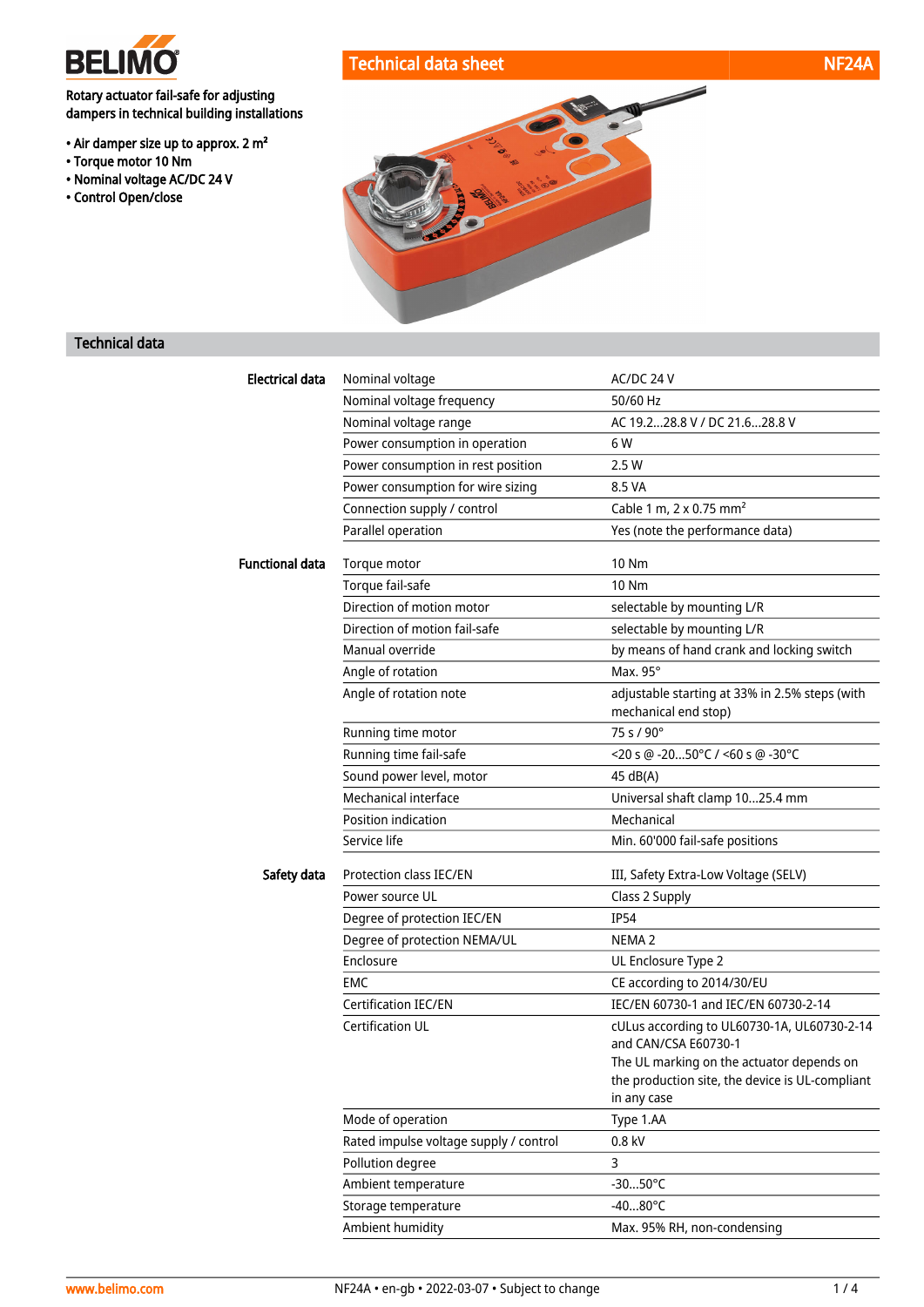

Technical data sheet NF24A

Safety data Servicing maintenance-free

Weight Weight 2.0 kg

Safety notes

| <b>Product features</b>            | • This device has been designed for use in stationary heating, ventilation and air-conditioning<br>systems and must not be used outside the specified field of application, especially in aircraft or<br>in any other airborne means of transport.<br>Outdoor application: only possible in case that no (sea) water, snow, ice, insolation or<br>$\bullet$<br>aggressive gases interfere directly with the device and that it is ensured that the ambient<br>conditions remain within the thresholds according to the data sheet at any time.<br>• Only authorised specialists may carry out installation. All applicable legal or institutional<br>installation regulations must be complied during installation.<br>• The device may only be opened at the manufacturer's site. It does not contain any parts that<br>can be replaced or repaired by the user.<br>• Cables must not be removed from the device.<br>• To calculate the torque required, the specifications supplied by the damper manufacturers<br>concerning the cross-section, the design, the installation situation and the ventilation<br>conditions must be observed.<br>The device contains electrical and electronic components and must not be disposed of as<br>٠<br>household refuse. All locally valid regulations and requirements must be observed. |                |
|------------------------------------|-------------------------------------------------------------------------------------------------------------------------------------------------------------------------------------------------------------------------------------------------------------------------------------------------------------------------------------------------------------------------------------------------------------------------------------------------------------------------------------------------------------------------------------------------------------------------------------------------------------------------------------------------------------------------------------------------------------------------------------------------------------------------------------------------------------------------------------------------------------------------------------------------------------------------------------------------------------------------------------------------------------------------------------------------------------------------------------------------------------------------------------------------------------------------------------------------------------------------------------------------------------------------------------------------------------------------------------|----------------|
| Mode of operation                  | The actuator moves the damper to the operating position at the same time as tensioning the<br>return spring. The damper is turned back to the fail-safe position by spring force when the<br>supply voltage is interrupted.                                                                                                                                                                                                                                                                                                                                                                                                                                                                                                                                                                                                                                                                                                                                                                                                                                                                                                                                                                                                                                                                                                         |                |
| Simple direct mounting             | Simple direct mounting on the damper shaft with a universal shaft clamp, supplied with an anti-<br>rotation device to prevent the actuator from rotating.                                                                                                                                                                                                                                                                                                                                                                                                                                                                                                                                                                                                                                                                                                                                                                                                                                                                                                                                                                                                                                                                                                                                                                           |                |
| <b>Manual override</b>             | By using the hand crank the damper can be actuated manually and engaged with the locking<br>switch at any position. Unlocking is carried out manually or automatically by applying the<br>operating voltage.                                                                                                                                                                                                                                                                                                                                                                                                                                                                                                                                                                                                                                                                                                                                                                                                                                                                                                                                                                                                                                                                                                                        |                |
| Adjustable angle of rotation       | Adjustable angle of rotation with mechanical end stops.                                                                                                                                                                                                                                                                                                                                                                                                                                                                                                                                                                                                                                                                                                                                                                                                                                                                                                                                                                                                                                                                                                                                                                                                                                                                             |                |
| <b>High functional reliability</b> | The actuator is overload protected, requires no limit switches and automatically stops when the<br>end stop is reached.                                                                                                                                                                                                                                                                                                                                                                                                                                                                                                                                                                                                                                                                                                                                                                                                                                                                                                                                                                                                                                                                                                                                                                                                             |                |
| <b>Accessories</b>                 |                                                                                                                                                                                                                                                                                                                                                                                                                                                                                                                                                                                                                                                                                                                                                                                                                                                                                                                                                                                                                                                                                                                                                                                                                                                                                                                                     |                |
| <b>Electrical accessories</b>      | <b>Description</b>                                                                                                                                                                                                                                                                                                                                                                                                                                                                                                                                                                                                                                                                                                                                                                                                                                                                                                                                                                                                                                                                                                                                                                                                                                                                                                                  | <b>Type</b>    |
|                                    | Auxiliary switch 2 x SPDT                                                                                                                                                                                                                                                                                                                                                                                                                                                                                                                                                                                                                                                                                                                                                                                                                                                                                                                                                                                                                                                                                                                                                                                                                                                                                                           | S2A-F          |
|                                    | Feedback potentiometer 200 Ω                                                                                                                                                                                                                                                                                                                                                                                                                                                                                                                                                                                                                                                                                                                                                                                                                                                                                                                                                                                                                                                                                                                                                                                                                                                                                                        | <b>P200A-F</b> |
|                                    | Feedback potentiometer 1 k $\Omega$                                                                                                                                                                                                                                                                                                                                                                                                                                                                                                                                                                                                                                                                                                                                                                                                                                                                                                                                                                                                                                                                                                                                                                                                                                                                                                 | P1000A-F       |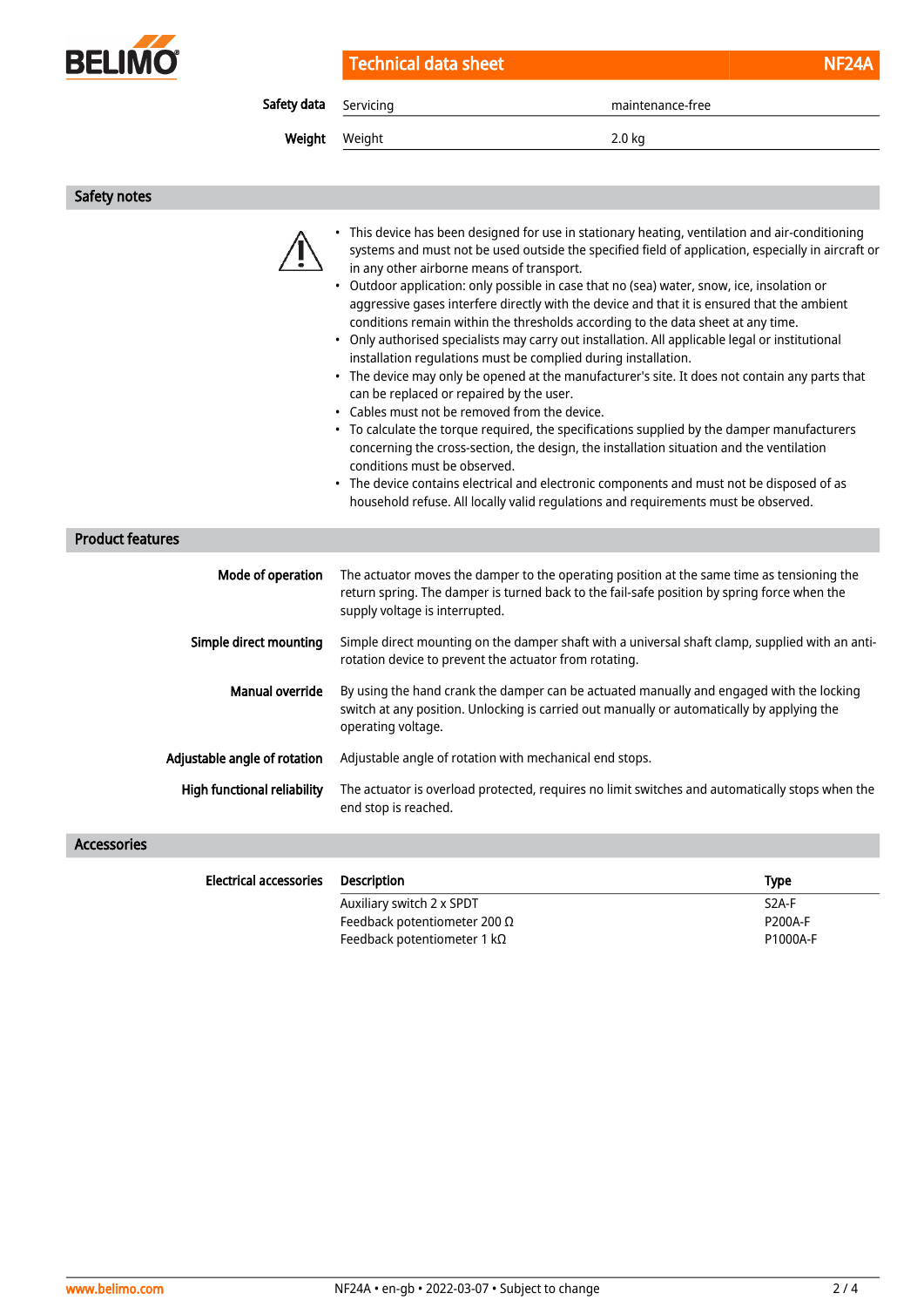

**Technical data sheet** 

| <b>Service Service</b>                                                                                                                                                      |  |
|-----------------------------------------------------------------------------------------------------------------------------------------------------------------------------|--|
| $\mathcal{L}^{\text{max}}_{\text{max}}$ and $\mathcal{L}^{\text{max}}_{\text{max}}$ and $\mathcal{L}^{\text{max}}_{\text{max}}$ and $\mathcal{L}^{\text{max}}_{\text{max}}$ |  |

| <b>Mechanical accessories</b> | <b>Description</b>                                                                      | <b>Type</b>    |
|-------------------------------|-----------------------------------------------------------------------------------------|----------------|
|                               | Shaft extension 240 mm Ø20 mm for damper shaft Ø 822.7 mm                               | AV8-25         |
|                               | End stop indicator                                                                      | <b>IND-AFB</b> |
|                               | Shaft clamp reversible, for central mounting, for damper shafts Ø12.7 /<br>19.0/25.4 mm | $K7-2$         |
|                               | Ball joint suitable for damper crank arm KH8 / KH10, Multipack 10 pcs.                  | KG10A          |
|                               | Ball joint suitable for damper crank arm KH8, Multipack 10 pcs.                         | KG8            |
|                               | Damper crank arm Slot width 8.2 mm, clamping range Ø1018 mm                             | KH8            |
|                               | Actuator arm, for 3/4" shafts, clamping range Ø1022 mm, Slot width 8.2<br>mm            | KH-AFB         |
|                               | Form fit insert 10x10 mm, Multipack 20 pcs.                                             | ZF10-NSA-F     |
|                               | Form fit insert 12x12 mm, Multipack 20 pcs.                                             | ZF12-NSA-F     |
|                               | Form fit insert 15x15 mm, Multipack 20 pcs.                                             | ZF15-NSA-F     |
|                               | Form fit insert 16x16 mm, Multipack 20 pcs.                                             | ZF16-NSA-F     |
|                               | Mounting kit for linkage operation for flat and side installation                       | ZG-AFB         |
|                               | Base plate extension                                                                    | Z-SF           |
|                               | Anti-rotation mechanism 230 mm, Multipack 20 pcs.                                       | Z-ARS230L      |
|                               | Hand crank 63 mm                                                                        | ZKN2-B         |

# Electrical installation



# Supply from isolating transformer.

Parallel connection of other actuators possible. Observe the performance data.

### Wiring diagrams

AC/DC 24 V, open/close



Cable colours:  $1 = **black**$  $2 = red$